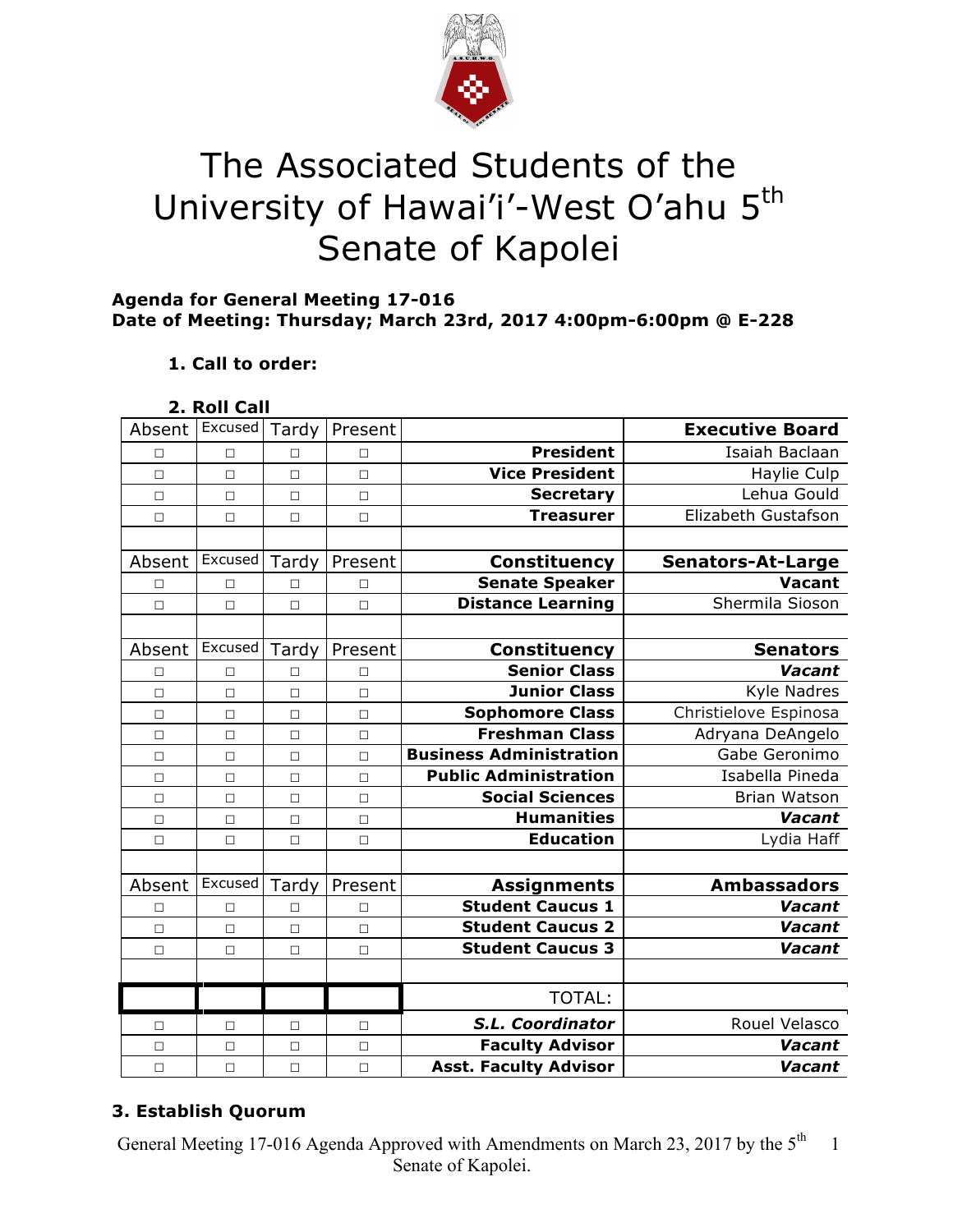#### 3.1 Quorum Established? Yes

#### **4. Open Forum Guest**

#### **5. Approval of Agenda and Minutes**

- 5.1 Minutes for Meeting 17-015 Motion: Second: Vote:
- 5.2 Agenda for Meeting 17-016 Motion: Second: Vote:

#### **6. Internal Reports**

- 6.1 President
- 6.2 Vice President
- 6.3 Secretary
- 6.4 Treasurer
- 6.5 Advisors
- 6.6 *Standing Committee Reports*
- 6.6.1 Budget & Finance
- 6.6.2 Activities
- 6.6.3 Legislative
- 6.7 *Ad Hoc Committee Reports*
- 6.7.1 Elections Committee
- 6.7.2 Transitioning Committee
- 6.8 *Senators Report*
- 6.8.1 Senate Speaker **N/A**
- 6.8.1 Distance Learning
- 6.8.2 Senior Class **N/A**
- 6.8.3 Junior Class
- 6.8.4 Sophomore Class
- 6.8.5 Freshman Class
- 6.8.6 Business Administration Division
- 6.8.7 Public Administration Division
- 6.8.8 Social Sciences Division
- 6.8.9 Humanities Division **N/A**
- 6.8.10 Education Division
- 6.9 Caucus Ambassadors Report
- 6.10 *Campus Committees Report*
- -Communications Committee
- -Transportation Committee
- -Technology Committee
- -Health Committee
- -Strategic Planning Committee